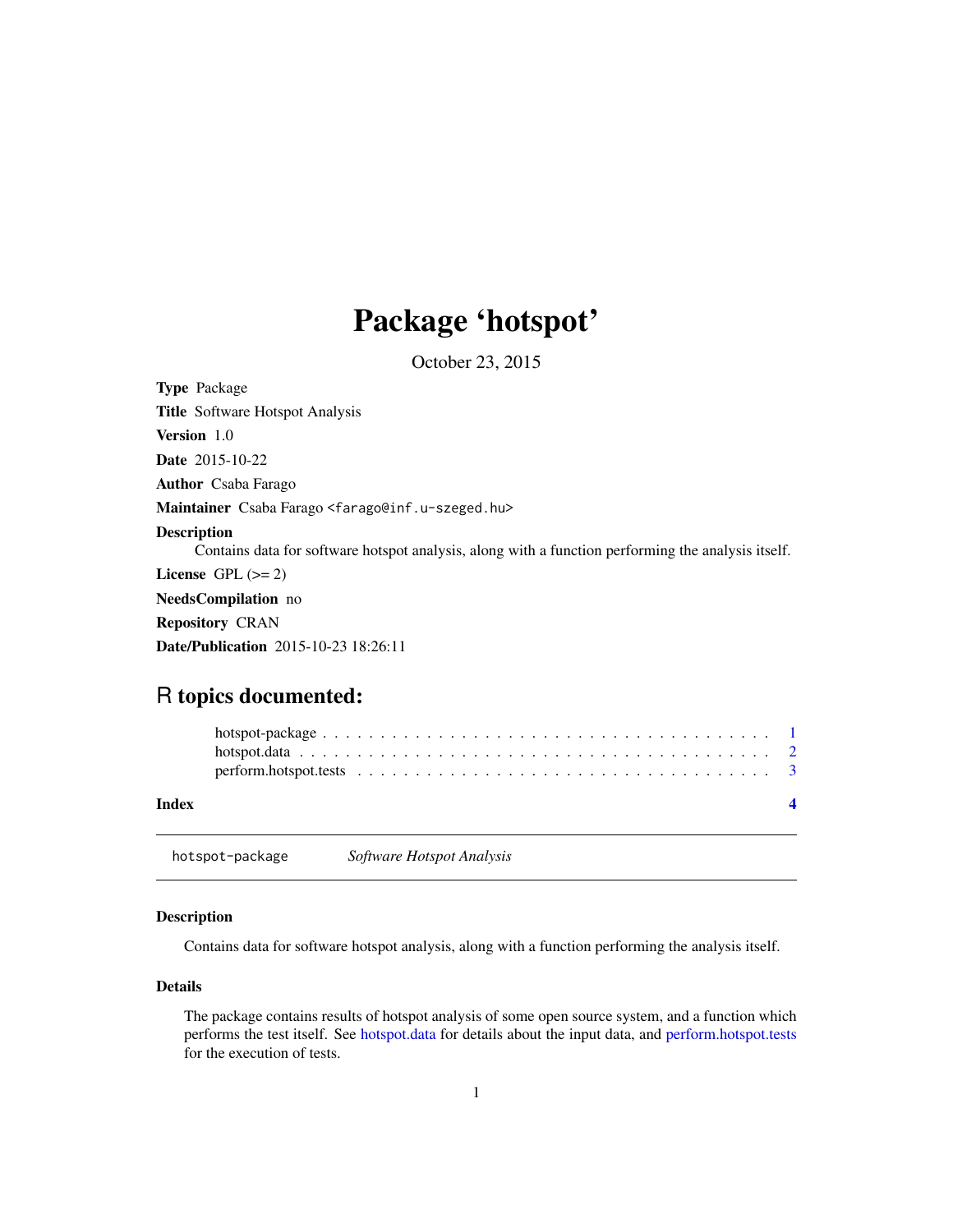#### <span id="page-1-0"></span>Author(s)

Csaba Farago <farago@inf.u-szeged.hu>

<span id="page-1-1"></span>hotspot.data *Hotspot Data*

#### Description

Contains data for hotspot analysis. It contains information about version control based hotspot calculation, relative maintainability indexes and number of post release bugs per source file basis, of 14 versions of 4 open source systems.

#### Usage

```
data("hotspot.data")
```
#### Format

The format is the following:

The first level is a list of 4 elements, each representing an open source software: Ant, JEdit, Log4J and Xerces.

The second level is also a list, the elements represent the version of the system. These are the following (in the format of reference):

- hotspot.data\$Ant\$"1.3"
- hotspot.data\$Ant\$"1.4"
- hotspot.data\$Ant\$"1.5"
- hotspot.data\$Ant\$"1.6"
- hotspot.data\$Ant\$"1.7"
- hotspot.data\$JEdit\$"4.0"
- hotspot.data\$JEdit\$"4.1"
- hotspot.data\$JEdit\$"4.2"
- hotspot.data\$JEdit\$"4.3"
- hotspot.data\$Log4J\$"1.0"
- hotspot.data\$Log4J\$"1.1"
- hotspot.data\$Log4J\$"1.2"
- hotspot.data\$Xerces\$"1.3"
- hotspot.data\$Xerces\$"1.4"

The third level is a data frame of 4 columns:

• name (string): the fully qualified name of the source code element (e.g. org.apache.tools.ant.AntClassLoader).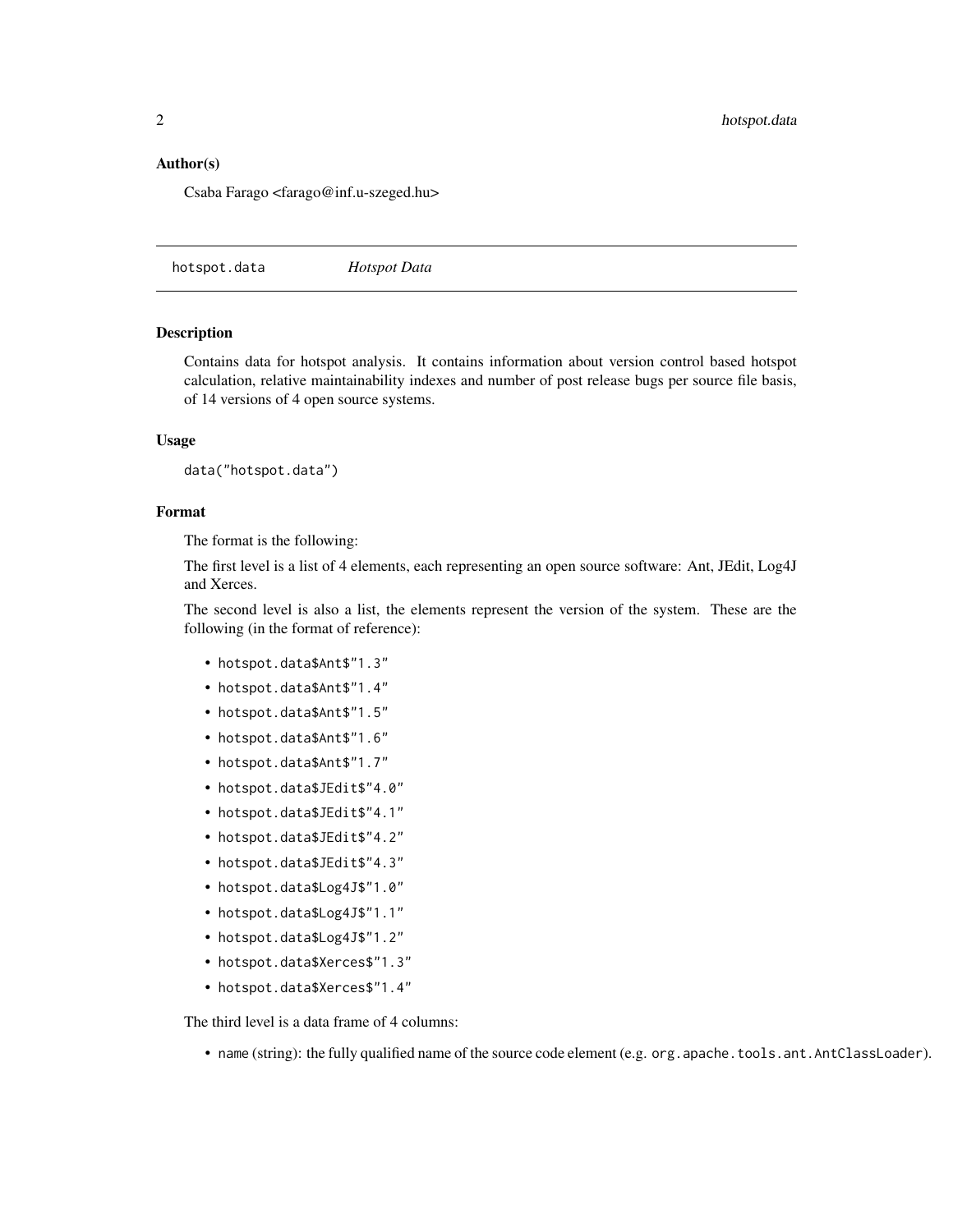- <span id="page-2-0"></span>• hotspot (real number in interval [0.0, 1.0)): the hotspot number calculated based on code ownership and cumulative code churn values, using Hotspot Detector ([https://github.](https://github.com/maintainability/hotspot) [com/maintainability/hotspot](https://github.com/maintainability/hotspot)). Higher value indicates more intensive past modifications and/or lack of clear ownership. See the 2 articles by Farago et al. (2015) for details.
- rmi (real number): relative maintainability index of the Java class. It was calculated using the Columbus Quality Model. Higher number indicates better maintainability. See articles by Bakota et al. (2011) and Hegedus et al. (2013) for details.
- bug (integer): number of post-release bugs. It was downloaded from Promise database ([http:](http://openscience.us/repo/defect/) [//openscience.us/repo/defect/](http://openscience.us/repo/defect/)).

#### References

Bakota, T., Hegedus, P., Kortvelyesi, P., Ferenc, R. and Gyimothy, Tibor (2011): A Probabilistic Software Quality Model, *27th IEEE International Conference on Software Maintenance - ICSM 2011*

Hegedus, P., Bakota, T., Ladanyi, G., Farago, Cs. and Ferenc, R. (2013): A Drill-Down Approach for Measuring Maintainability at Source Code Element Level, *Electronic Communications of the EASST, volume 60*

Farago, Cs., Hegedus, P. and Ferenc, R. (2015): Code Ownership: Impact on Maintainability, *15th International Conference on Computational Science and Its Applications - ICCSA 2015*

Farago, Cs., Hegedus, P. and Ferenc, R. (2015): **Cumulative Code Churn: Impact on Maintain**ability, *15th IEEE International Working Conference on Source Code Analysis and Manipulation - SCAM 2015*

<span id="page-2-1"></span>perform.hotspot.tests *Perform Hotspot Tests*

#### Description

Performs correlation tests between hotspot numbers and RMI numbers, and between hotspot numbers and number of post-release bugs.

#### Details

The input is the hotspot.data, found in this package. The result is a data table, containing the project name, the version, the comparison (i.e. if that is RMI or bug), the resulting p-value and the resulting rho.

#### Examples

```
data(hotspot.data)
perform.hotspot.tests(hotspot.data)
```